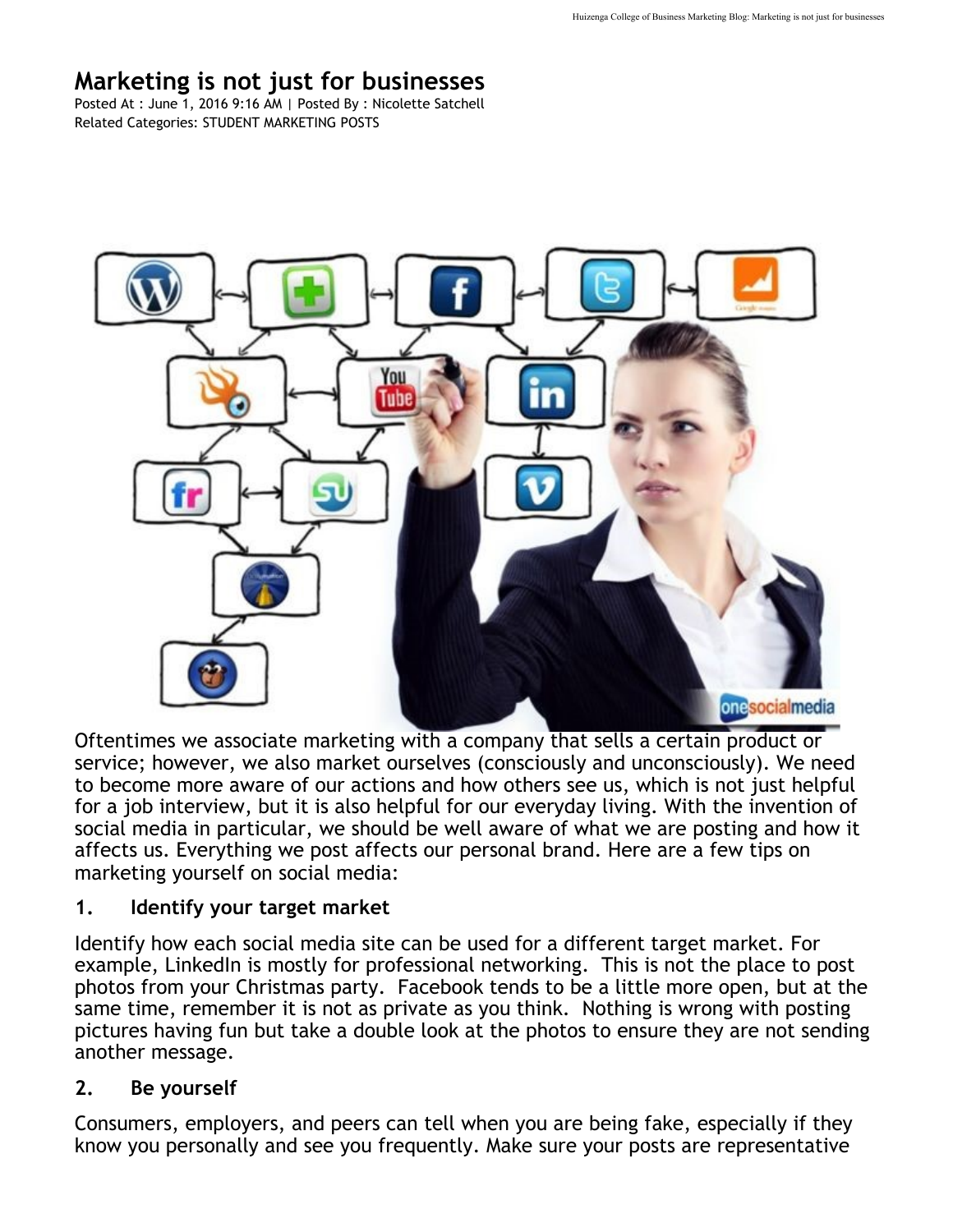of who you are. You don't want people to wonder if they can trust you.

#### **3. Utilize your best asset**

Get to know yourself a bit more. Find out what your best asset is (perhaps get advice from friends) and be sure to post accordingly so you are showing off that asset. Of course this does not mean your nicely sculpted 6-pack, unless it is relevant for your business – a gym, for example. What you put out there is what people will gravitate toward.

### **4. Grammar is still important**

When making posts on any social media site, remember to spell check and also grammar check. You don't want people to think you cannot communicate effectively. Most text editors come with some type of integrated language help.

## **5. Set your privacy options**

Some social media sites allow you to change your permissions. For example, on Facebook you can choose who you want to see certain pictures or certain posts. There is also a feature that allows you to approve photos you are tagged in before they get posted to your profile. Even though you were out last night enjoying a drink with your friends, the photo you are tagged in might send a completely different message.

## **6. Pay attention to other people's privacy**

Have a professional message that you can use when sending a friend invitation on a professional network such as LinkedIn. Don't become a stalker if a person does not respond or fails to communicate with you. Respect their privacy and don't share conversations or other content that might be sensitive.

### **7. Be careful who you add**

Add individuals you know or are familiar with. If someone adds you and you do not know them, do some research on them, look at the mutual connections and ask your friends about them before you add them. They could either be a great connection that could lead to opportunities or just someone fishing for personal information.

# **8. Do not post too frequently**

It is important to post content and update your profile, so that your network can get to know your personality; however do not overdo it. Posting every 5 minutes can become very annoying, especially if the posts are similar.

# **9. Watch out for likes and comments**

Be careful what you like and the type of comments that you make. Remember those are seen by persons you do not know as well. What you like and the types of comments you make says a lot about who you are as a person. It might also come back to haunt you at some point in the future.

### **10. Know your social media sites**

Not all sites are for you. Select your choice of social media sites carefully. Be in tune with what each type of site is used for, and ensure that your posts are within their guidelines. This shows that you respect the site, yourself and also the people using it.